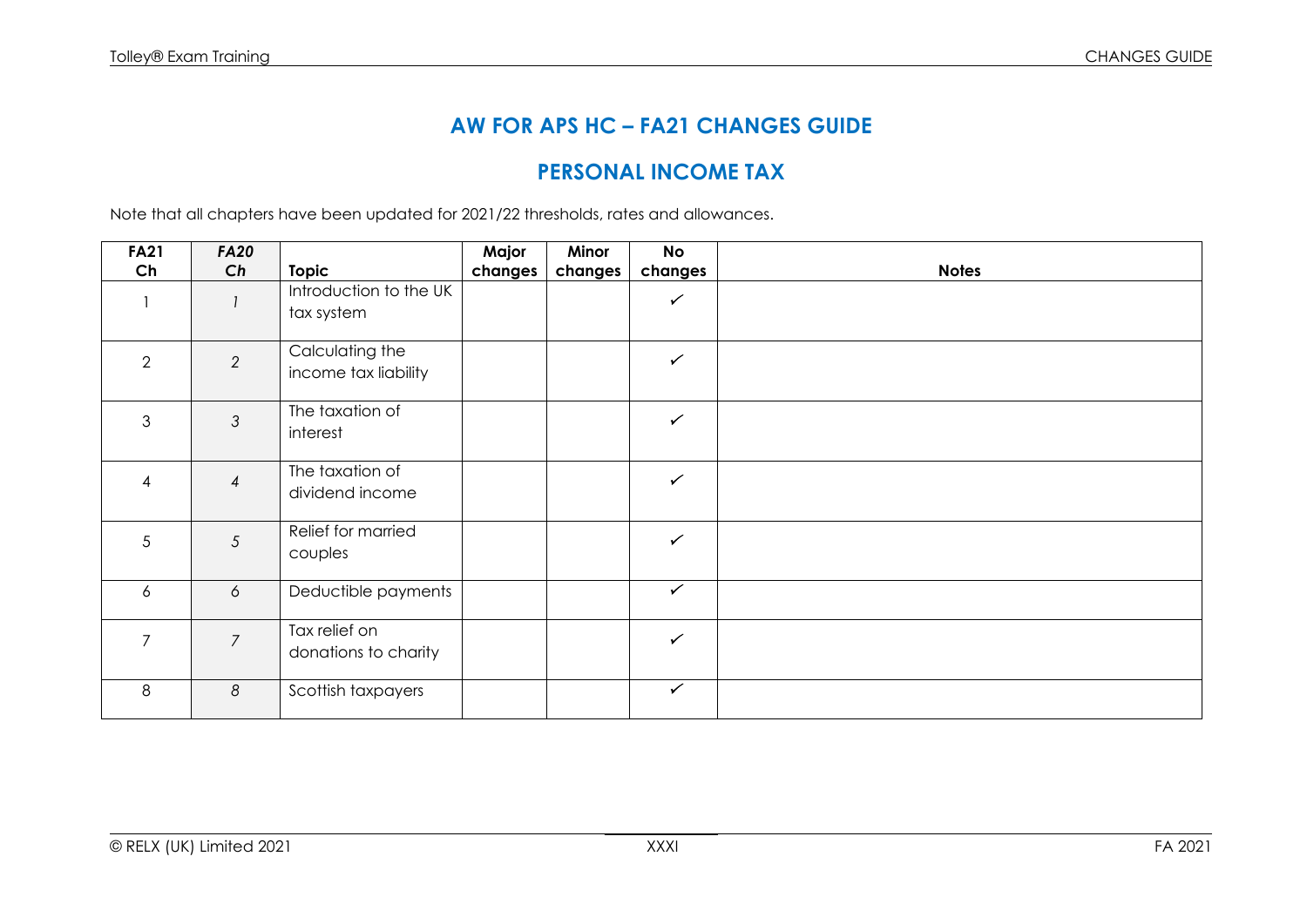| 9  | 9  | An introduction to self<br>assessment  |   | ✓            |                                                          |
|----|----|----------------------------------------|---|--------------|----------------------------------------------------------|
| 10 | 10 | Payment dates,<br>interest & penalties |   | $\checkmark$ |                                                          |
| 11 | 11 | Introduction to<br>property income     |   | $\checkmark$ |                                                          |
| 12 | 12 | Property income:<br>further aspects    |   | $\checkmark$ |                                                          |
| 13 | 13 | Miscellaneous<br>provisions            |   | $\checkmark$ |                                                          |
| 14 | 14 | The Enterprise<br>Investment Scheme    |   | $\checkmark$ |                                                          |
| 15 | 15 | Social Investment Tax<br>Relief        | ✓ |              | Relief extended for investments made up to 5 April 2023. |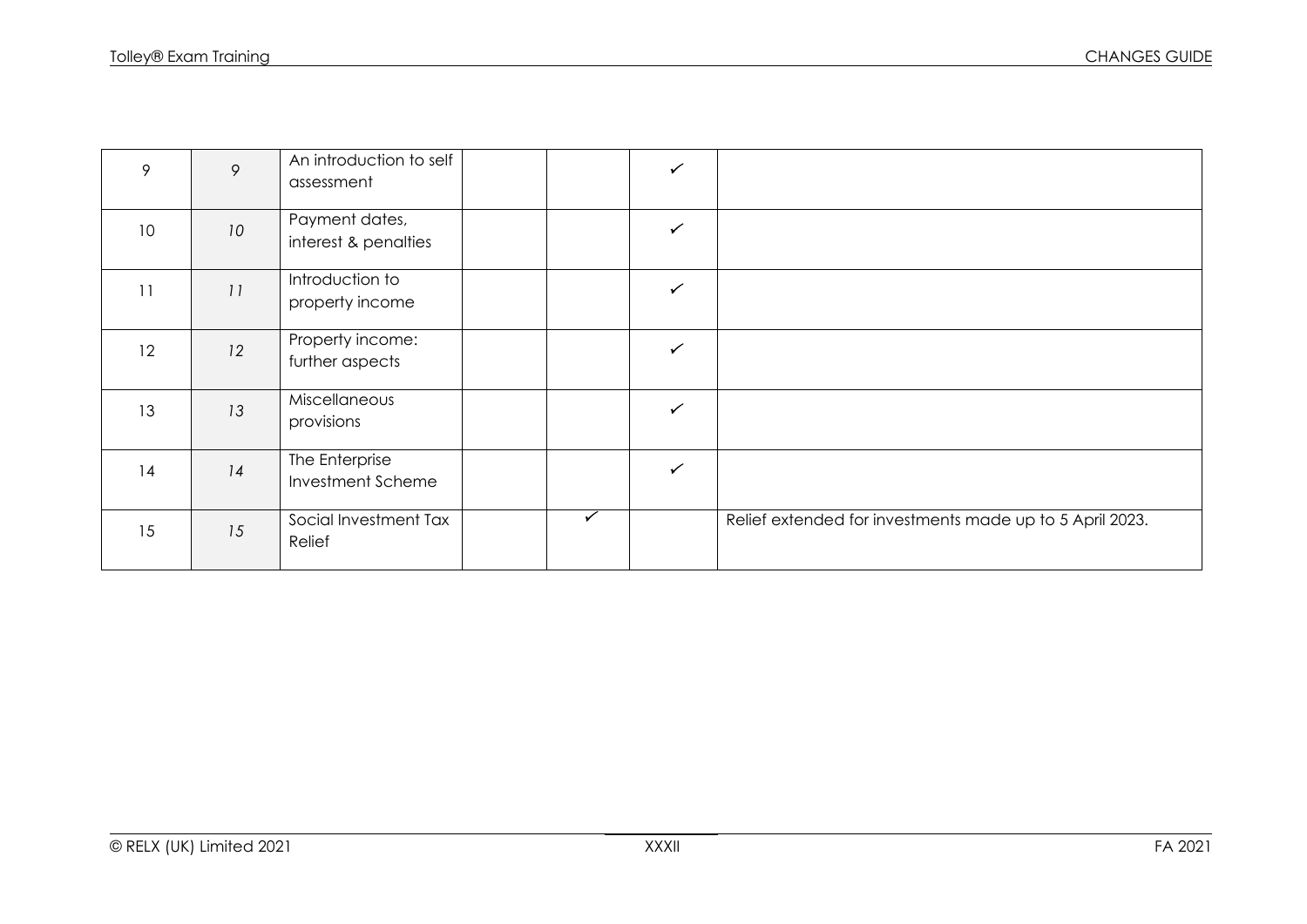#### **CAPITAL GAINS TAX**

| <b>FA21</b>    | <b>FA20</b>     |                        | Major   | Minor   | <b>No</b>    |              |
|----------------|-----------------|------------------------|---------|---------|--------------|--------------|
| Ch             | Ch              | <b>Topic</b>           | changes | changes | changes      | <b>Notes</b> |
| $\mathbf{1}$   |                 | <b>Business asset</b>  |         |         | $\checkmark$ |              |
|                |                 | disposal relief        |         |         |              |              |
|                |                 |                        |         |         |              |              |
| 2              | 2               | Relief for capital     |         |         | $\checkmark$ |              |
|                |                 | losses                 |         |         |              |              |
|                |                 |                        |         |         |              |              |
| $\mathfrak{S}$ | $\mathfrak{Z}$  | Reporting of gains     |         |         | $\checkmark$ |              |
|                |                 | and payment of CGT     |         |         |              |              |
|                |                 |                        |         |         | $\checkmark$ |              |
| $\overline{4}$ | $\overline{4}$  | Part disposals         |         |         |              |              |
| 5              | $5\overline{)}$ | Sales of leases        |         |         | $\checkmark$ |              |
|                |                 |                        |         |         |              |              |
| 6              | 6               | Grants of leases       |         |         | $\checkmark$ |              |
|                |                 |                        |         |         |              |              |
| $\overline{7}$ | $\overline{7}$  | Chattels               |         |         | $\sqrt{ }$   |              |
|                |                 |                        |         |         |              |              |
| 8              | 8               | Connected person &     |         |         | $\checkmark$ |              |
|                |                 | Inter Spouse Transfers |         |         |              |              |
|                |                 | Shares & securities:   |         |         |              |              |
| 9              | 9               | Matching rules         |         |         | $\checkmark$ |              |
|                |                 |                        |         |         |              |              |
|                |                 | Bonus issues & rights  |         |         |              |              |
| 10             | 10              | issues                 |         |         | $\checkmark$ |              |
|                |                 |                        |         |         |              |              |
| 11             | 11              | Takeovers and          |         |         | $\checkmark$ |              |
|                |                 | reorganisations        |         |         |              |              |
|                |                 |                        |         |         |              |              |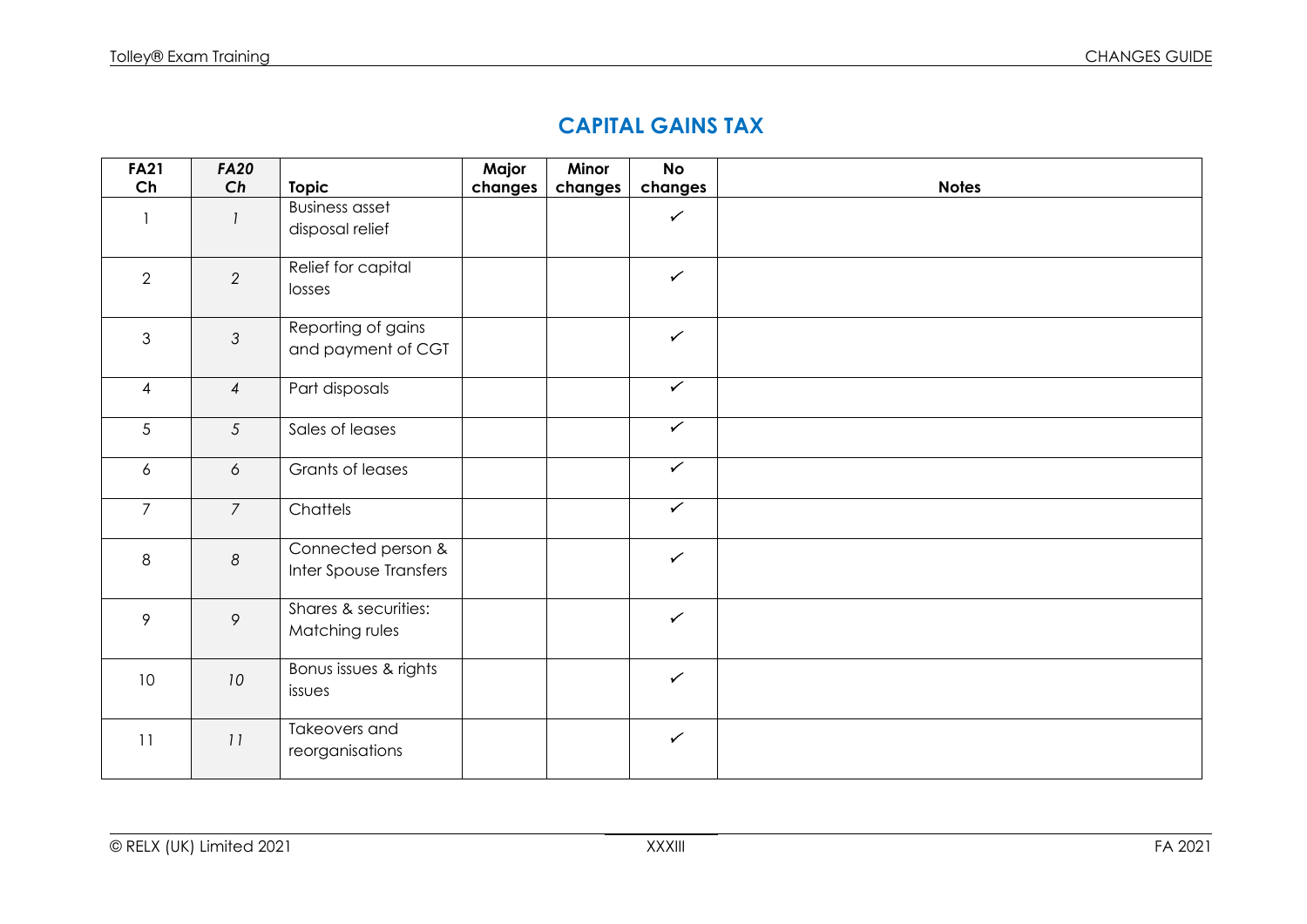| 12 | 12 | Gilts & QCBs                                                    |  | $\overline{\checkmark}$ |  |
|----|----|-----------------------------------------------------------------|--|-------------------------|--|
| 13 | 13 | Earn-outs & deferred<br>consideration                           |  | $\checkmark$            |  |
| 14 | 14 | Options                                                         |  | $\checkmark$            |  |
| 15 | 15 | Rollover relief                                                 |  | $\checkmark$            |  |
| 16 | 16 | Rollover relief &<br>depreciating assets                        |  | $\checkmark$            |  |
| 17 | 17 | Gift relief                                                     |  | $\overline{\checkmark}$ |  |
| 18 | 18 | Gift relief - restrictions                                      |  | $\checkmark$            |  |
| 19 | 19 | EIS, SEIS and Social<br>Enterprise<br>reinvestment relief       |  | $\checkmark$            |  |
| 20 | 20 | Gains and Losses on<br>EIS/SEIS/Social<br>Enterprise/VCT shares |  | $\checkmark$            |  |
| 21 | 21 | Assets lost or<br>destroyed                                     |  | $\checkmark$            |  |
| 22 | 22 | Compensation for<br>assets damaged                              |  | $\checkmark$            |  |
| 23 | 23 | Foreign aspects of<br><b>CGT</b>                                |  | $\checkmark$            |  |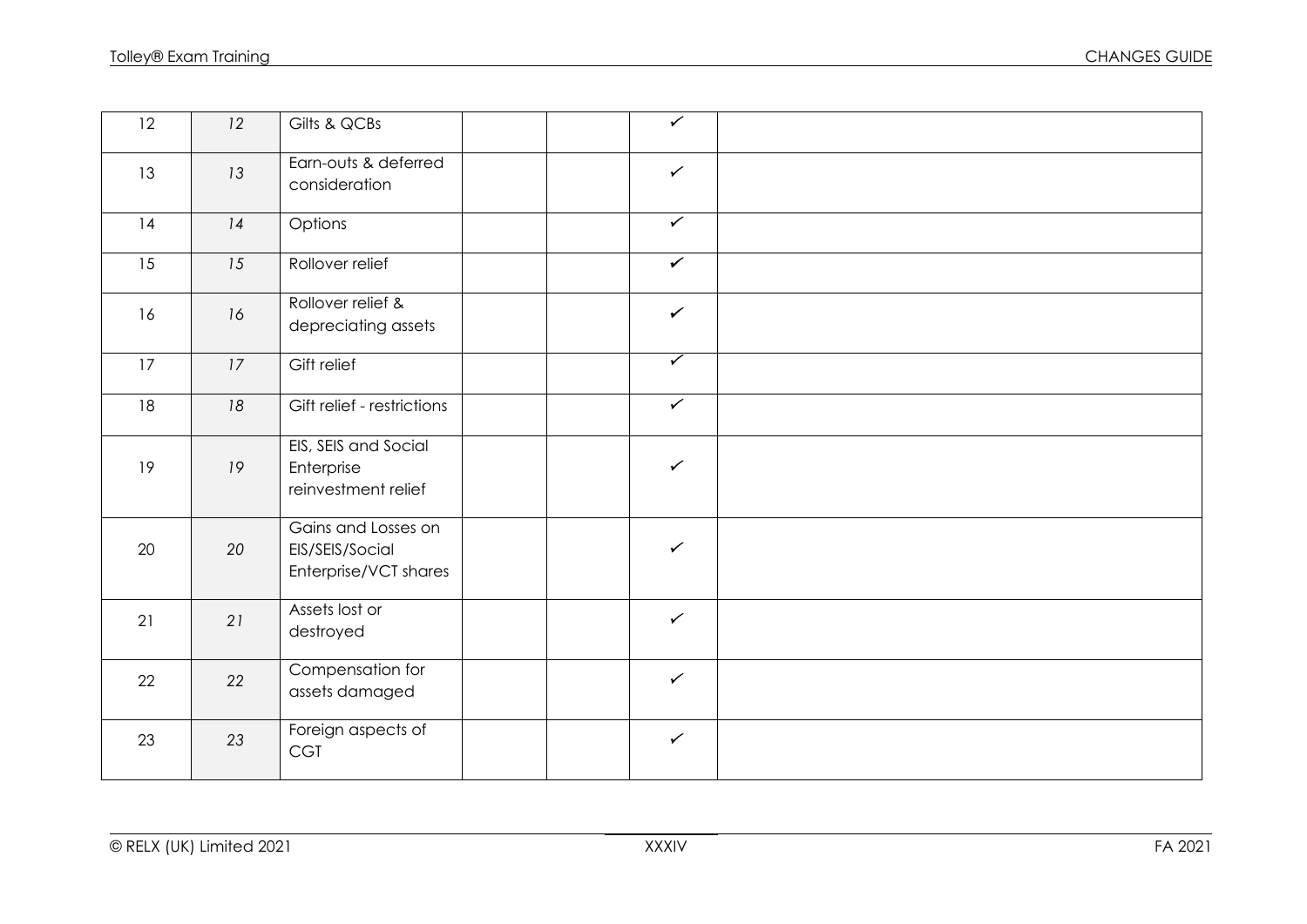| 24 | 24 | Foreign aspects -<br>special rules          |              | $\checkmark$ |                                                                                                    |
|----|----|---------------------------------------------|--------------|--------------|----------------------------------------------------------------------------------------------------|
| 25 | 25 | Deemed Domicile<br>and Rebasing             |              | $\checkmark$ |                                                                                                    |
| 26 | 26 | Double tax relief for<br><b>CGT</b>         |              | $\checkmark$ |                                                                                                    |
| 27 | 27 | Purchase of Own<br>Shares                   | $\checkmark$ |              | Expanded details of condition for capital treatment when<br>discharging inheritance tax liability. |
| 28 | 28 | Transfer of Assets<br>Abroad                |              | ✓            |                                                                                                    |
| 29 | 29 | Transactions in UK<br>Land                  |              | $\checkmark$ |                                                                                                    |
| 30 | 30 | Annual Tax on<br><b>Enveloped Dwellings</b> |              | $\checkmark$ |                                                                                                    |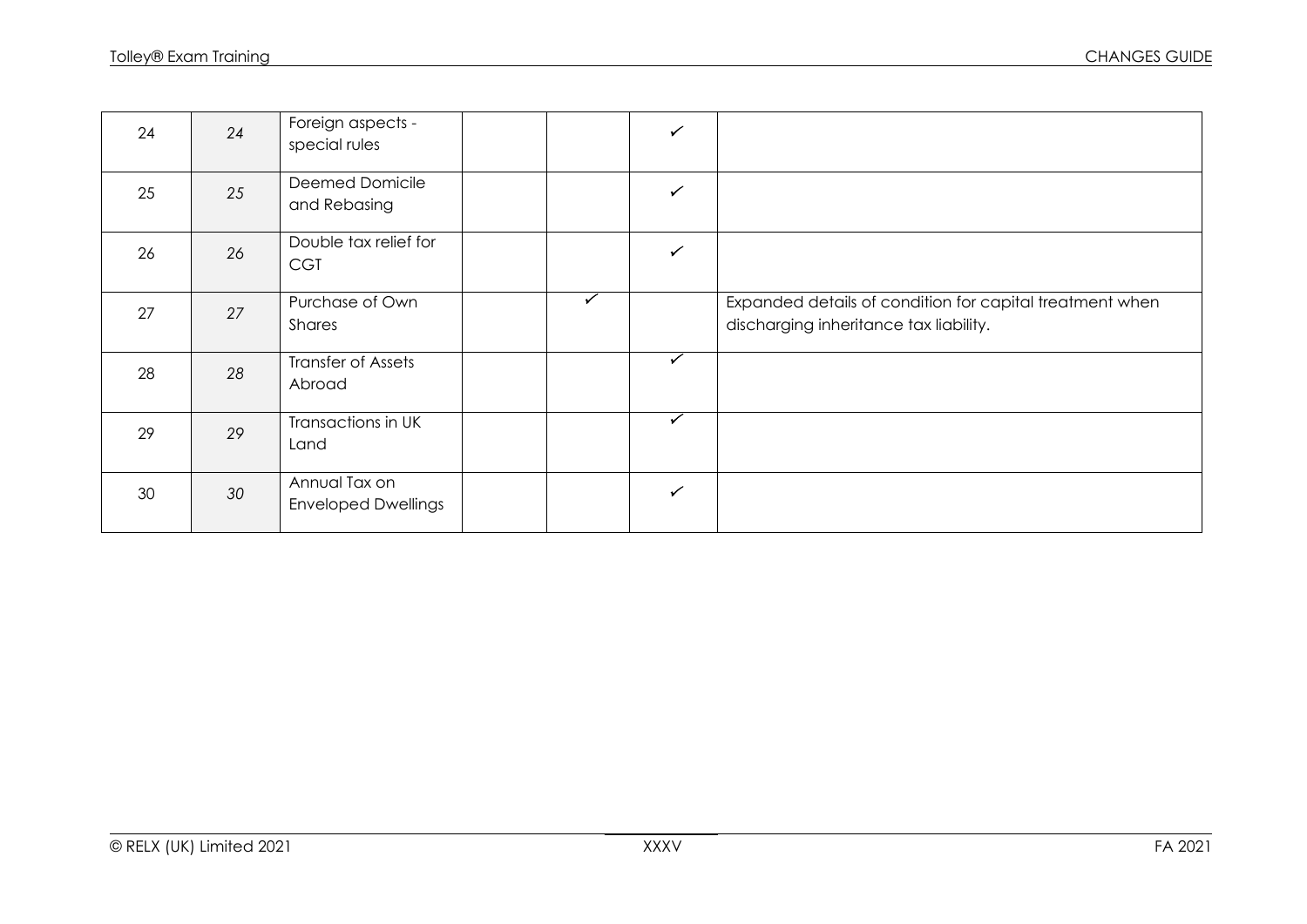## **BUSINESS INCOME TAX & NIC**

| <b>FA21</b><br>Ch | <b>FA20</b><br>Ch | <b>Topic</b>                                                         | Major<br>changes | Minor<br>changes | <b>No</b><br>changes    | <b>Notes</b> |
|-------------------|-------------------|----------------------------------------------------------------------|------------------|------------------|-------------------------|--------------|
|                   |                   | Trading Income and<br>the Badges of Trade                            |                  |                  | $\checkmark$            |              |
| $\overline{2}$    | $\overline{2}$    | Adjustment of Profit<br>- General Principles                         |                  |                  | $\checkmark$            |              |
| $\mathfrak{Z}$    | $\mathfrak{Z}$    | Common<br>Adjustments                                                |                  |                  | $\checkmark$            |              |
| $\overline{4}$    | $\overline{4}$    | Capital Allowances<br>- Definitions                                  |                  |                  | $\overline{\checkmark}$ |              |
| $\sqrt{5}$        | $5\overline{)}$   | Capital Allowances<br>- Basic<br>Computations                        |                  |                  | $\overline{\checkmark}$ |              |
| 6                 | 6                 | Capital Allowances<br>- First Year<br>Allowances & the<br><b>AIA</b> |                  |                  | $\overline{\checkmark}$ |              |
| $\overline{7}$    | $\overline{7}$    | Capital Allowances<br>- Further<br>Computations                      |                  |                  | $\overline{\checkmark}$ |              |
| $\,8\,$           | $\boldsymbol{8}$  | <b>Capital Allowances</b><br>- Cars & Other<br>Points                |                  |                  | $\overline{\checkmark}$ |              |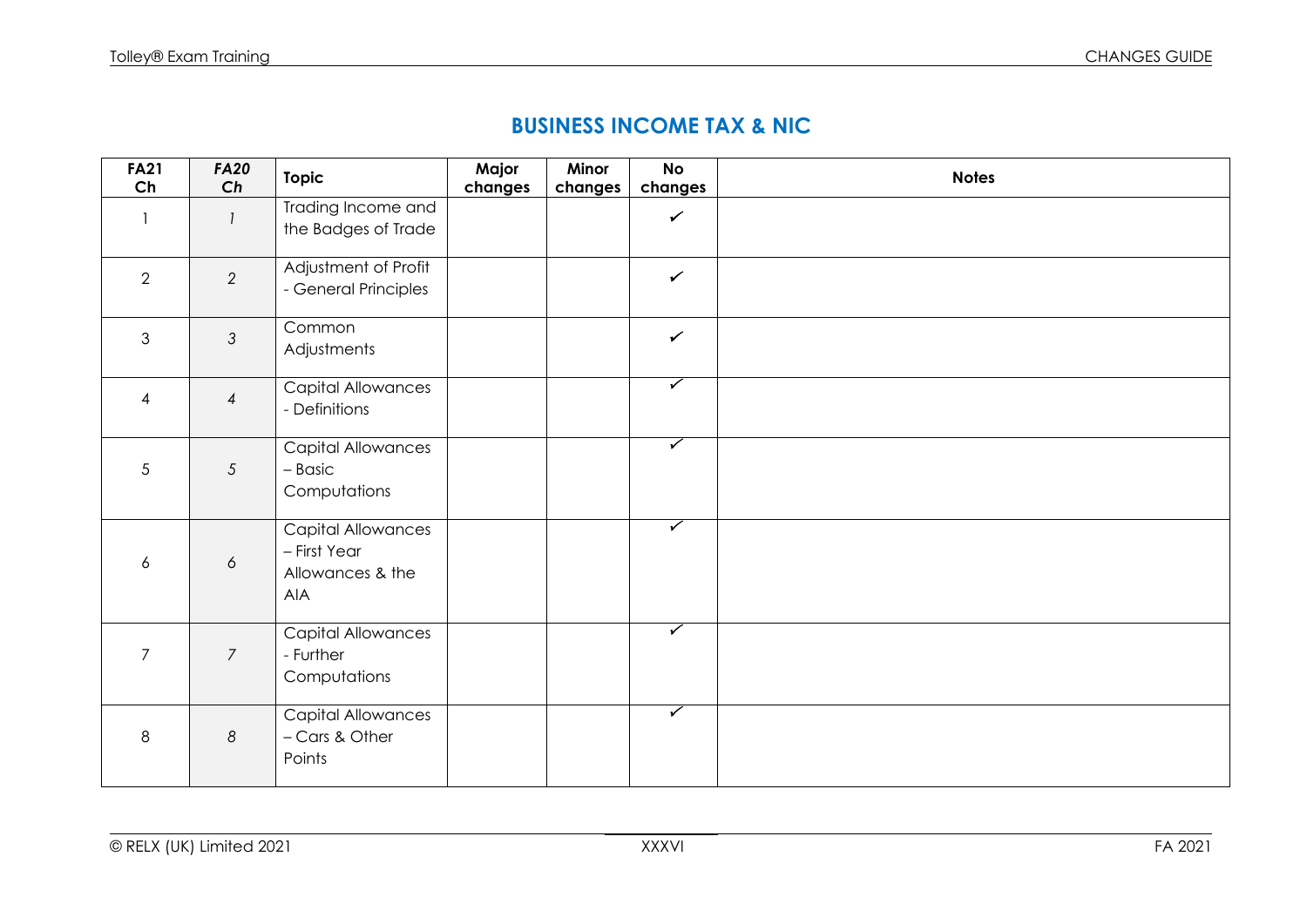|    | $\circ$ | Introduction to<br>Partnerships          |  |  |
|----|---------|------------------------------------------|--|--|
| 10 | 10      | Partnership<br>Changes                   |  |  |
|    | 11      | <b>Limited Liability</b><br>Partnerships |  |  |
| 12 | 12      | Classes 2 and 4<br>National Insurance    |  |  |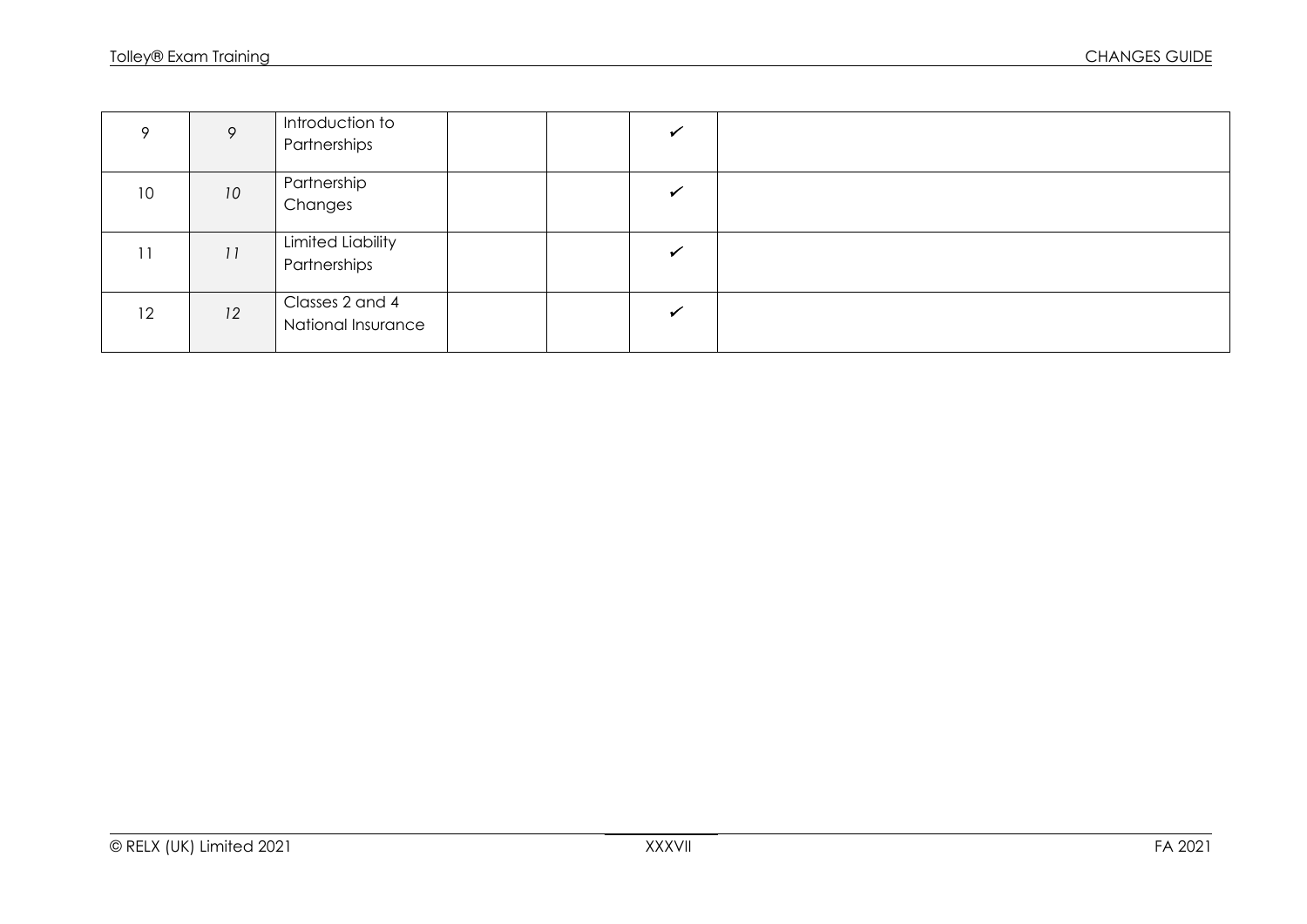#### **CORPORATION TAX**

| <b>FA21</b><br>Ch | <b>FA20</b><br>Ch | <b>Topic</b>                                   | Major<br>changes | Minor<br>changes        | <b>No</b><br>changes    | <b>Notes</b>                                                                                                    |
|-------------------|-------------------|------------------------------------------------|------------------|-------------------------|-------------------------|-----------------------------------------------------------------------------------------------------------------|
| $\mathbf{1}$      |                   | Introduction to<br>Corporation Tax             |                  |                         |                         | Changes to reflect enhanced FYA.                                                                                |
| $\overline{2}$    | $\overline{2}$    | Computation of<br>Corporation Tax              |                  |                         | $\checkmark$            |                                                                                                                 |
| 3                 | $\mathfrak{Z}$    | Long Periods of<br>Account                     |                  |                         | $\checkmark$            |                                                                                                                 |
| $\overline{4}$    | $\overline{4}$    | Corporation Tax<br>Self-Assessment<br>(CISA)   |                  |                         | $\checkmark$            |                                                                                                                 |
| 5                 | 5                 | Payment of<br>Corporation Tax                  |                  | $\checkmark$            |                         | Removed references to pre 1 April 2019.                                                                         |
| 6                 | 6                 | Interest on Late<br>Paid Tax and<br>Repayments |                  |                         | $\checkmark$            |                                                                                                                 |
| $\overline{7}$    | $\overline{7}$    | <b>CTSA Penalty</b><br>Regime                  |                  |                         | $\blacktriangledown$    |                                                                                                                 |
| 8                 | 8                 | Property Income                                |                  |                         | $\checkmark$            |                                                                                                                 |
| 9                 | 9                 | Loan Relationships                             |                  |                         | $\overline{\checkmark}$ |                                                                                                                 |
| 10                | 12                | Corporate Capital<br>Gains                     |                  |                         | $\checkmark$            |                                                                                                                 |
| 11                | 13                | Research and<br>Development<br>Expenditure     |                  | $\overline{\checkmark}$ |                         | New PAYE and NIC cap on SME R&D tax credit.<br>Tax relief for capital expenditure on R&D added to this chapter. |
| 12                | 14                | Companies with<br><b>Investment Business</b>   |                  |                         | $\overline{\checkmark}$ |                                                                                                                 |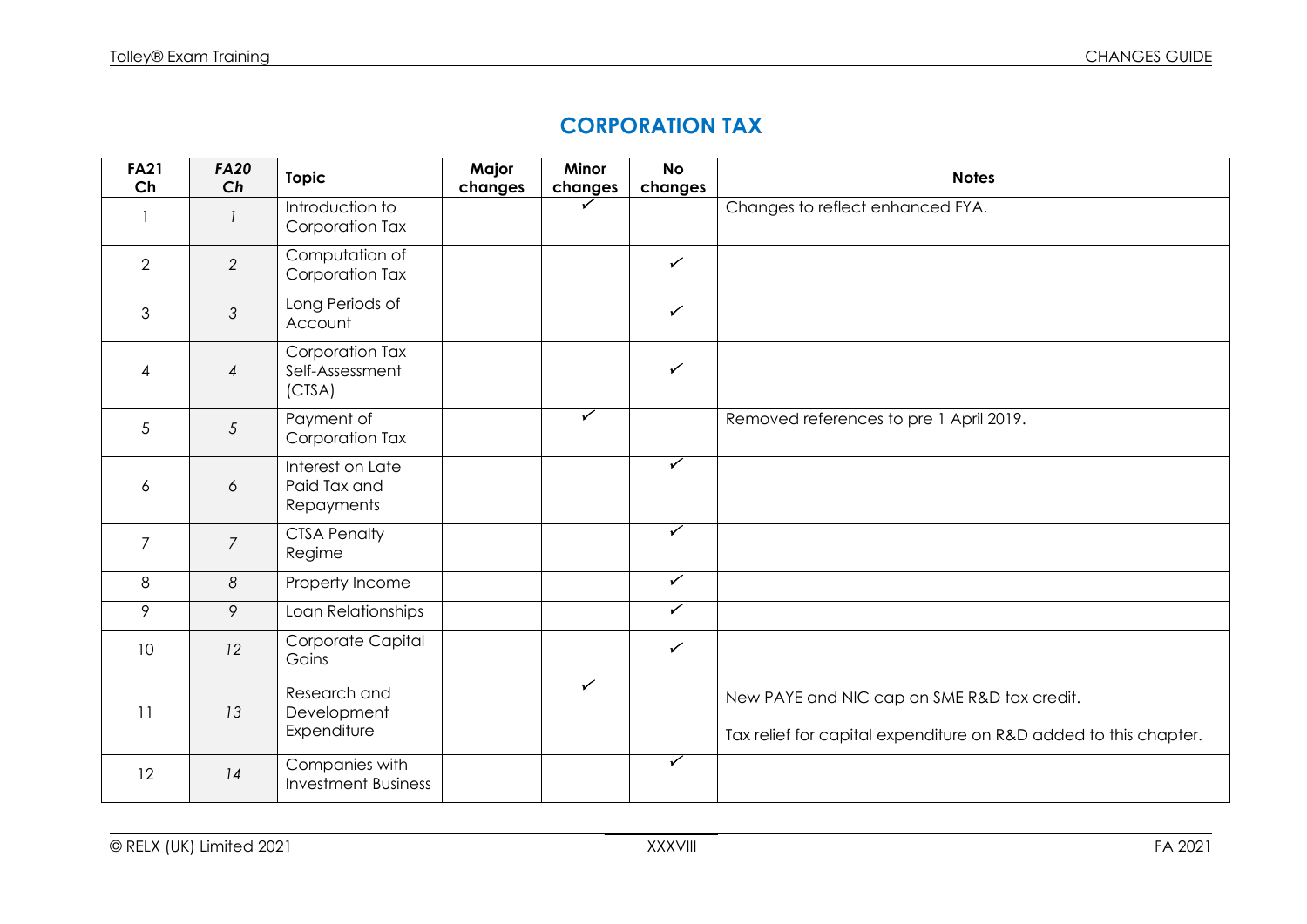| 13 | 10  | Relief for Trading<br>Losses            | ✓ |                         |              | Temporary extended carry back loss relief for accounting periods<br>ending between 1.4.20 and 31.3.22. Removal of pre-1 April 2017<br>losses throughout losses chapters reflecting syllabus changes.<br>Chapter rewrite. |
|----|-----|-----------------------------------------|---|-------------------------|--------------|--------------------------------------------------------------------------------------------------------------------------------------------------------------------------------------------------------------------------|
| 14 | 11  | Relief for Other<br>Losses              |   | $\checkmark$            |              | Removal of pre-1 April 2017 losses throughout losses chapters<br>reflecting syllabus changes.                                                                                                                            |
| 15 | 15  | The Principles of<br>Group Relief       |   | $\overline{\checkmark}$ |              | Removal of reference to pre-1 April 2017 losses reflecting syllabus<br>change.                                                                                                                                           |
| 16 | 16  | Group Relief-<br><b>Further Aspects</b> |   |                         | $\checkmark$ |                                                                                                                                                                                                                          |
| 17 | 17  | <b>Group Capital</b><br>Gains           |   |                         | $\checkmark$ |                                                                                                                                                                                                                          |
| 18 | 18  | Group Gains-<br><b>Further Aspects</b>  |   |                         | $\checkmark$ |                                                                                                                                                                                                                          |
| 19 | 19  | Change in<br>Ownership of a<br>Company  |   |                         | $\checkmark$ |                                                                                                                                                                                                                          |
| 20 | n/a | Informal Winding<br>Up                  |   |                         | $\checkmark$ |                                                                                                                                                                                                                          |
| 21 | 20  | Residence and<br>Double Tax Relief      |   |                         | $\checkmark$ |                                                                                                                                                                                                                          |
| 22 | 21  | Dual and Non-<br>Resident<br>Companies  |   |                         | $\checkmark$ |                                                                                                                                                                                                                          |
| 23 | 22  | <b>Transfer Pricing</b>                 |   |                         | $\checkmark$ |                                                                                                                                                                                                                          |
| 24 | 23  | Controlled Foreign<br>Companies         |   |                         | $\checkmark$ |                                                                                                                                                                                                                          |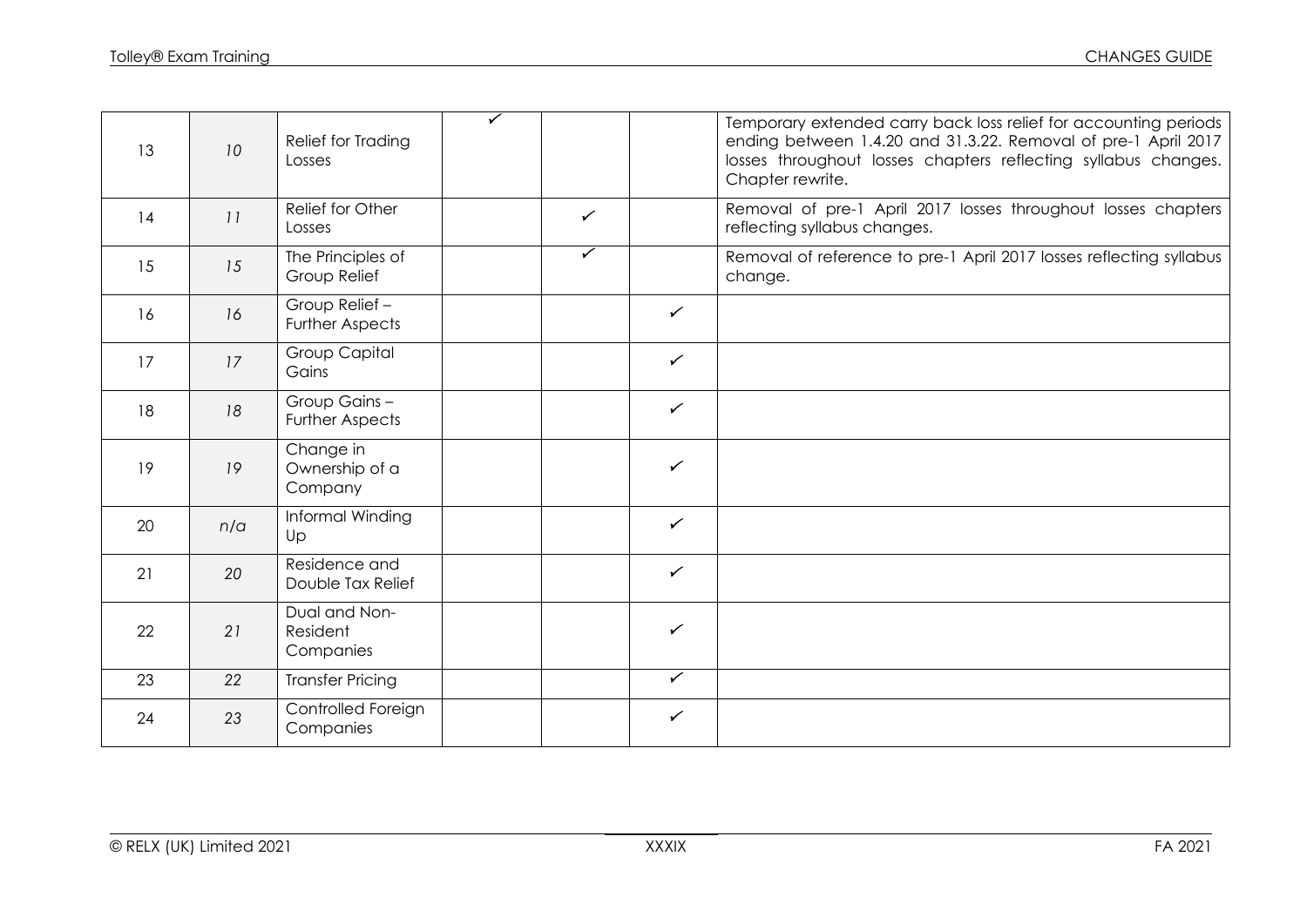## **INHERITANCE TAX**

| <b>FA21</b><br>Ch | <b>FA20</b><br>Ch | <b>Topic</b>                                             | Major<br>changes | Minor<br>changes | <b>No</b><br>changes    | <b>Notes</b> |
|-------------------|-------------------|----------------------------------------------------------|------------------|------------------|-------------------------|--------------|
| $\mathbf{1}$      | $\mathcal{I}$     | Introduction to IHT                                      |                  |                  | $\blacktriangledown$    |              |
| $\overline{2}$    | $\overline{2}$    | Chargeable<br>transfers                                  |                  |                  | $\checkmark$            |              |
| $\mathfrak{S}$    | $\mathcal{S}$     | Chargeable<br>lifetime transfers -<br>calculation of tax |                  |                  | $\checkmark$            |              |
| $\overline{4}$    | $\overline{4}$    | Lifetime transfers -<br>"grossing-up"                    |                  |                  | $\checkmark$            |              |
| 5                 | $\overline{5}$    | Additional tax on<br>death                               |                  |                  | $\checkmark$            |              |
| 6                 | $\acute{\rm{o}}$  | <b>Business Property</b><br>Relief                       |                  |                  | $\checkmark$            |              |
| $\overline{7}$    | $\overline{7}$    | <b>BPR</b> on death                                      |                  |                  | $\overline{\checkmark}$ |              |
| 8                 | 8                 | "Fall in value" relief                                   |                  |                  | $\overline{\checkmark}$ |              |
| $\overline{9}$    | $\circ$           | The death estate                                         |                  |                  | $\overline{\checkmark}$ |              |
| 10                | 10                | Nil Rate Bands                                           |                  |                  | $\sqrt{ }$              |              |
| 11                | 11                | <b>IHT</b> valuation rules                               |                  |                  | $\overline{\checkmark}$ |              |
| $\overline{12}$   | 12                | Post mortem reliefs                                      |                  |                  | $\overline{\checkmark}$ |              |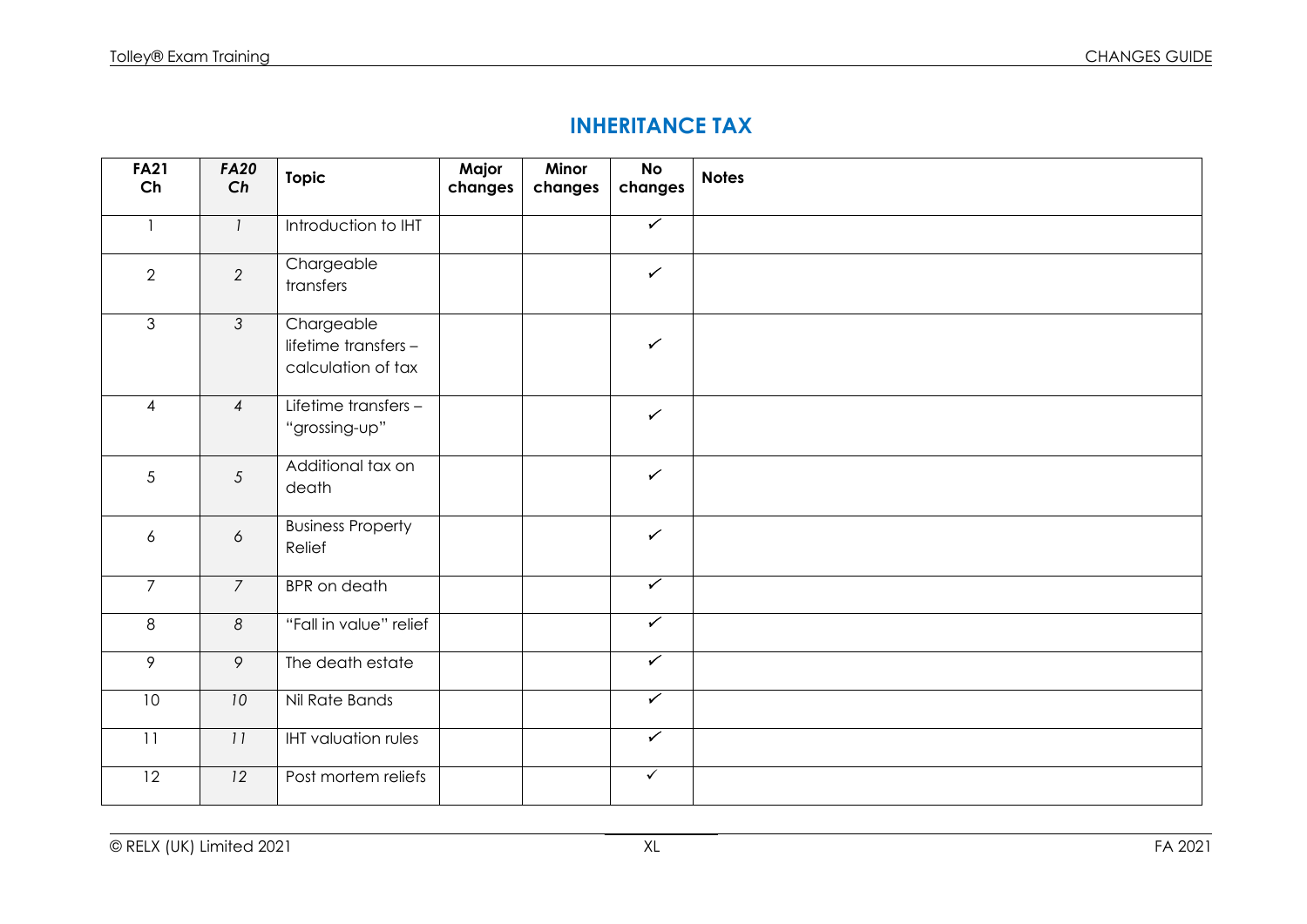| 13 | 13 | Gifts with<br>reservation of<br>benefit           | $\checkmark$         |  |
|----|----|---------------------------------------------------|----------------------|--|
| 14 | 14 | Pre-owned Assets                                  | $\sqrt{}$            |  |
| 15 | 15 | Domicile & double<br>tax relief                   | $\checkmark$         |  |
| 16 | 16 | Deemed domicile                                   | $\blacktriangledown$ |  |
| 17 | 17 | Introduction to<br>trusts                         | $\checkmark$         |  |
| 18 | 18 | Income tax on<br>interest in<br>possession trusts | $\checkmark$         |  |
| 19 | 19 | Income tax on<br>discretionary trusts             | $\checkmark$         |  |
| 20 | 20 | Exit charges on<br>relevant property<br>trusts    | $\checkmark$         |  |
| 21 | 21 | Inheritance tax -<br>principal charges            | $\checkmark$         |  |
| 22 | 22 | Other trusts for<br>children                      | $\checkmark$         |  |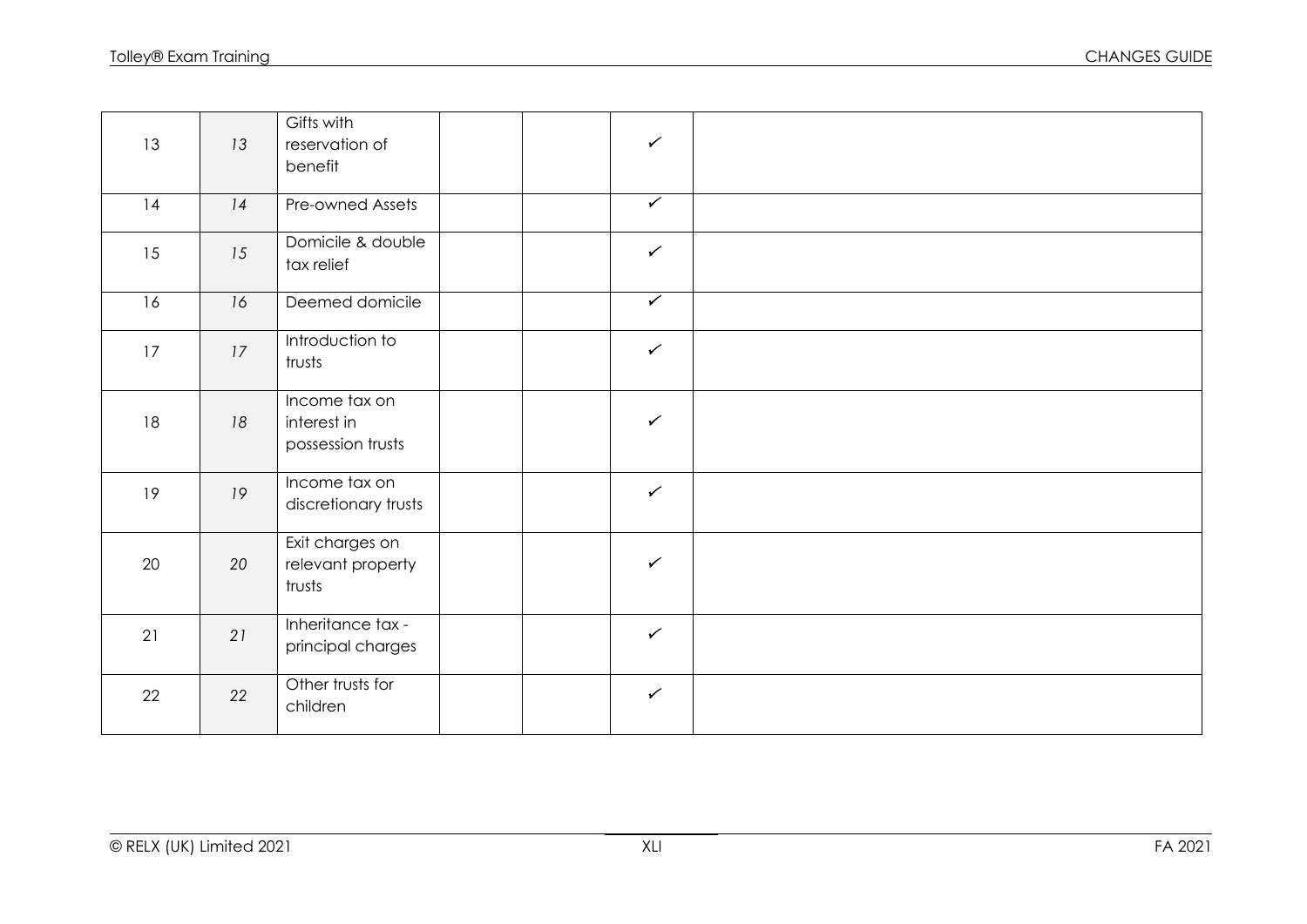| 23 | 23 | Interest in<br>possession trusts -<br><b>IHT</b> issues |              | ✓            |                                                           |
|----|----|---------------------------------------------------------|--------------|--------------|-----------------------------------------------------------|
| 24 | 24 | Interest in<br>possession trusts -<br>further aspects   |              | ✓            |                                                           |
| 25 | 25 | Capital gains and<br>UK trusts                          | $\checkmark$ |              | Section on CGT relief for IHT paid moved to chapter 26.   |
| 26 | 26 | CGT and UK trusts -<br>further aspects                  | $\checkmark$ |              | Section on CGT relief for IHT paid moved from chapter 25. |
| 27 | 27 | Estates in<br>administration                            |              | ✓            |                                                           |
| 28 | 28 | <b>Beneficiaries of</b><br>deceased estates             |              | $\checkmark$ |                                                           |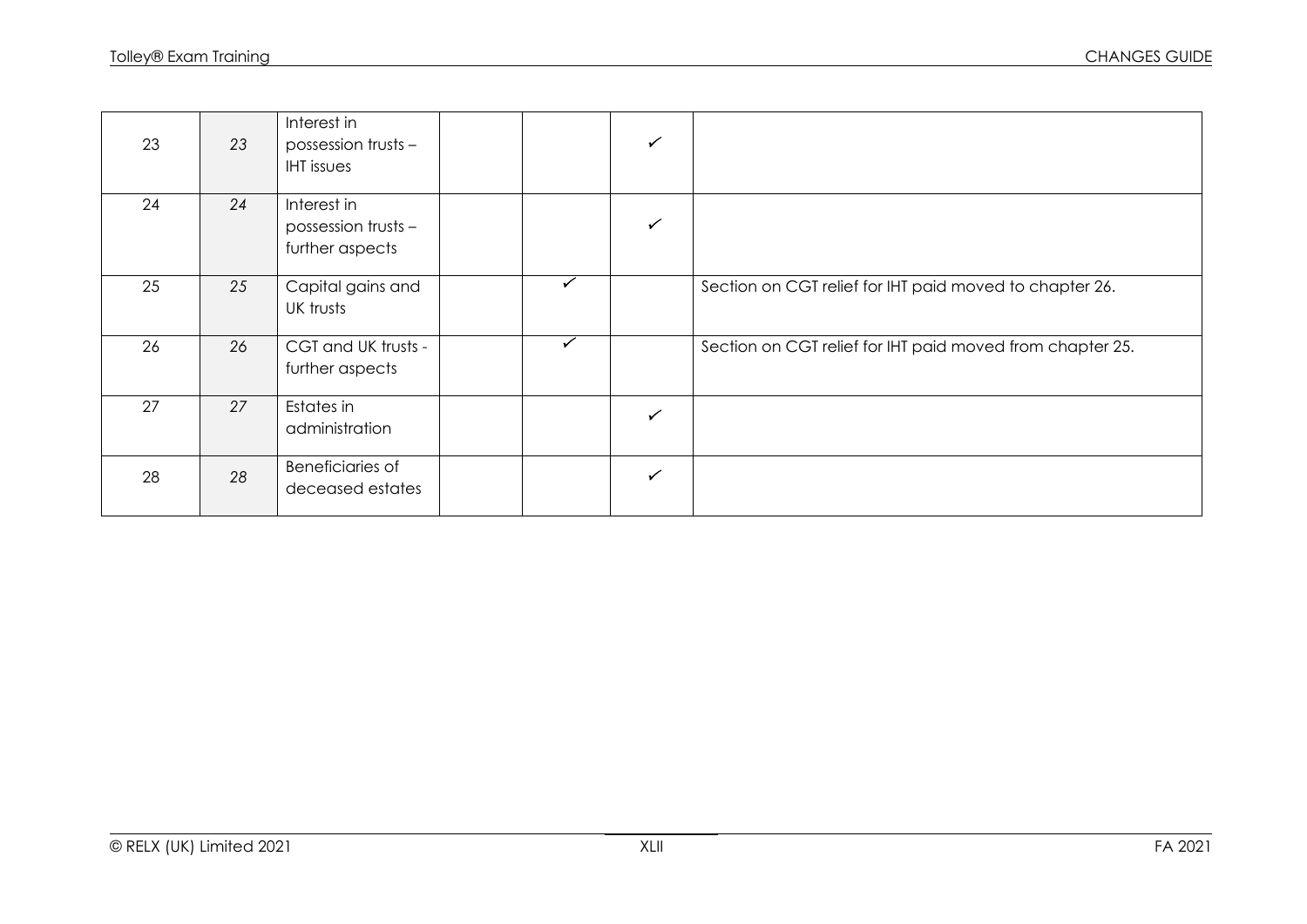#### **VAT & STAMP TAXES**

| <b>FA21</b>    | <b>FA20</b>    | <b>Topic</b>                          | Major   | <b>Minor</b> | <b>No</b>    | <b>Notes</b>                                                                                                                                                                                                   |
|----------------|----------------|---------------------------------------|---------|--------------|--------------|----------------------------------------------------------------------------------------------------------------------------------------------------------------------------------------------------------------|
| Ch             | Ch             |                                       | changes | changes      | changes      |                                                                                                                                                                                                                |
|                |                | <b>VAT General Principles</b>         |         | ✓            |              | An introductory paragraph explains the impact on VAT as a<br>result of the UK leaving the EU (and its transition phase) and<br>how EU law impacts on Great Britain and Northern Ireland from<br>1 January 2021 |
| $\overline{2}$ | 2              | Registration                          |         |              | ✓            |                                                                                                                                                                                                                |
| 3              | 3              | Definition of Supplies                |         | ✓            |              | The reduced rate on sanitary products is to go from 1 January<br>2021 when the UK leaves the EU transition phase. They will be<br>liable to 0%.                                                                |
|                | $\overline{4}$ | Liability of the Supply               |         | ✓            |              | The reduced rate on sanitary products is to go from 1 January<br>2021 when the UK leaves the EU transition phase. They will be<br>liable to 0%.                                                                |
| 5              | 5              | Schedule 8 VATA 1994 -<br>Zero-Rating |         | ✓            |              | HMRC won their appeal in the case of News Corp. The Court of<br>Appeal held that electronic publications of newspapers were<br>standard rated. (This affects historic claims only)                             |
| 6              | 6              | Schedule 9 VATA 1994-<br>Exemptions   |         |              | ✓            |                                                                                                                                                                                                                |
| $\overline{7}$ | $\overline{7}$ | Value of the Supply                   |         | ✓            |              | Insertion of a new section on increases and decreases in<br>consideration for supplies that have already taken place and<br>when debit and credit notes are required and how the VAT is<br>adjusted.           |
| 8              | 8              | Time of Supply                        |         |              | $\checkmark$ |                                                                                                                                                                                                                |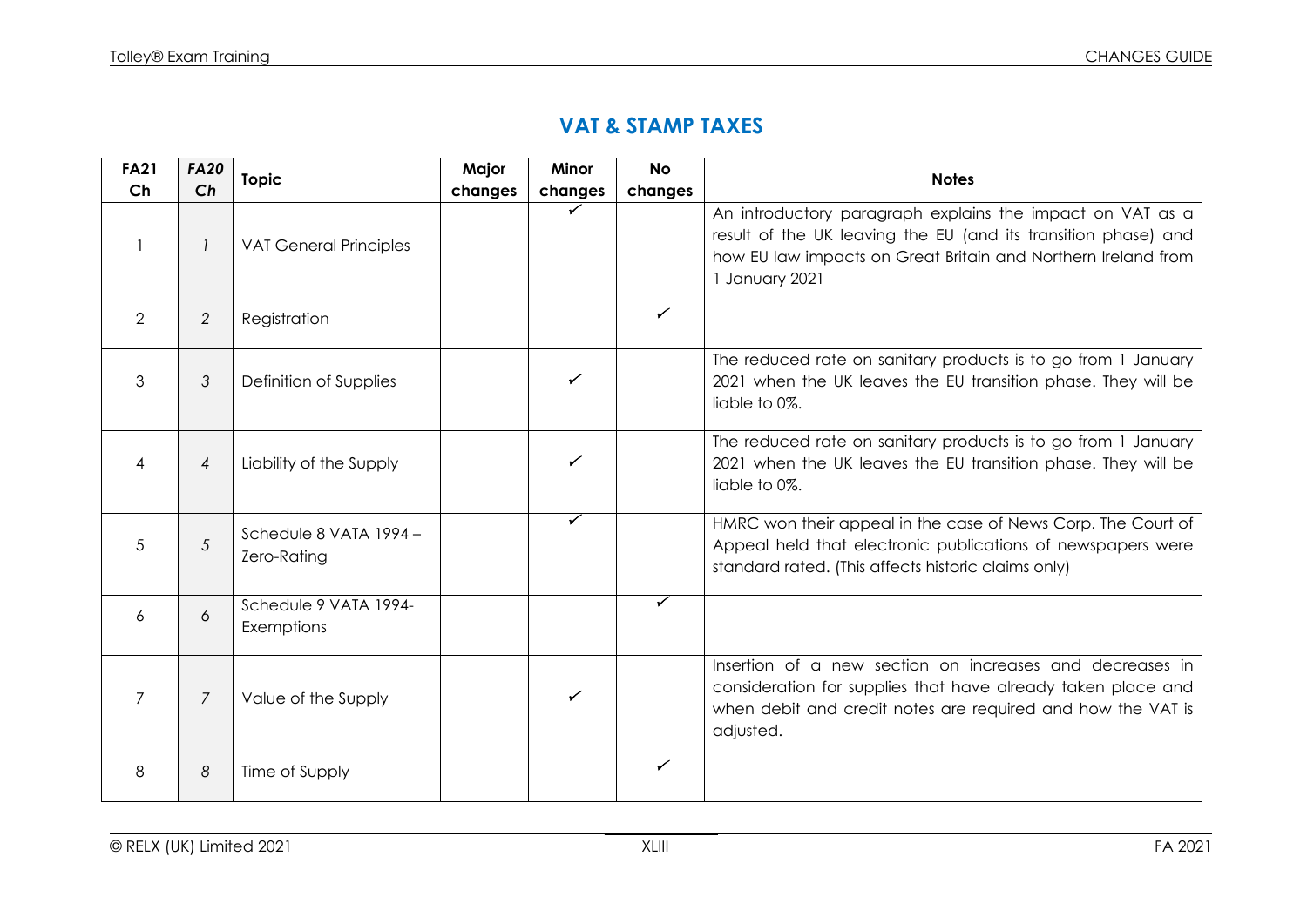| 9  | 9  | Input Tax - When to<br>Recover                 |   | ✓            |              | Advisory fuel rates from 1 June 2021 are included                                                                                                                                                                                                                                       |
|----|----|------------------------------------------------|---|--------------|--------------|-----------------------------------------------------------------------------------------------------------------------------------------------------------------------------------------------------------------------------------------------------------------------------------------|
| 10 | 10 | <b>Partial Exemption</b>                       |   |              | $\checkmark$ |                                                                                                                                                                                                                                                                                         |
| 11 | 11 | <b>VAT Records and Returns</b>                 |   | ✓            |              | Businesses under the current VAT threshold will have to use MTD<br>from 1 April 2022                                                                                                                                                                                                    |
| 12 | 12 | Accounting for VAT                             |   | ✓            |              | New rules from 1 April 2022 about repayment interest to align<br>VAT rules with Income Tax. Overpayments of VAT for POA<br>regime are included                                                                                                                                          |
| 13 | 13 | <b>Bad Debt Relief</b>                         |   | ✓            |              | If an employee diverts funds from customers directly into their<br>own bank account then bad debt relief is available as the<br>supplier has not been paid. If, however, an employee steals<br>from the till, bad debt relief is not available as the supplier was<br>technically paid. |
| 14 | 14 | <b>HMRC Powers, Appeals</b><br>and Assessments |   | $\checkmark$ |              | The FA 2021 has amended the rules on third party notices and<br>in certain circumstances the taxpayer cannot be disclosed the<br>notice by the third party. Failure to comply an result in a £1,000<br>penalty                                                                          |
| 15 | 15 | Penalties for Incorrect<br>Returns             |   |              | ✓            |                                                                                                                                                                                                                                                                                         |
| 16 | 16 | Penalties for Failure to<br><b>Notify</b>      |   |              | ✓            |                                                                                                                                                                                                                                                                                         |
| 17 | 17 | International Aspects -<br>Goods               | ✓ |              |              | Due to Brexit, the syllabus has changed, and the chapter has<br>been substantially re-written                                                                                                                                                                                           |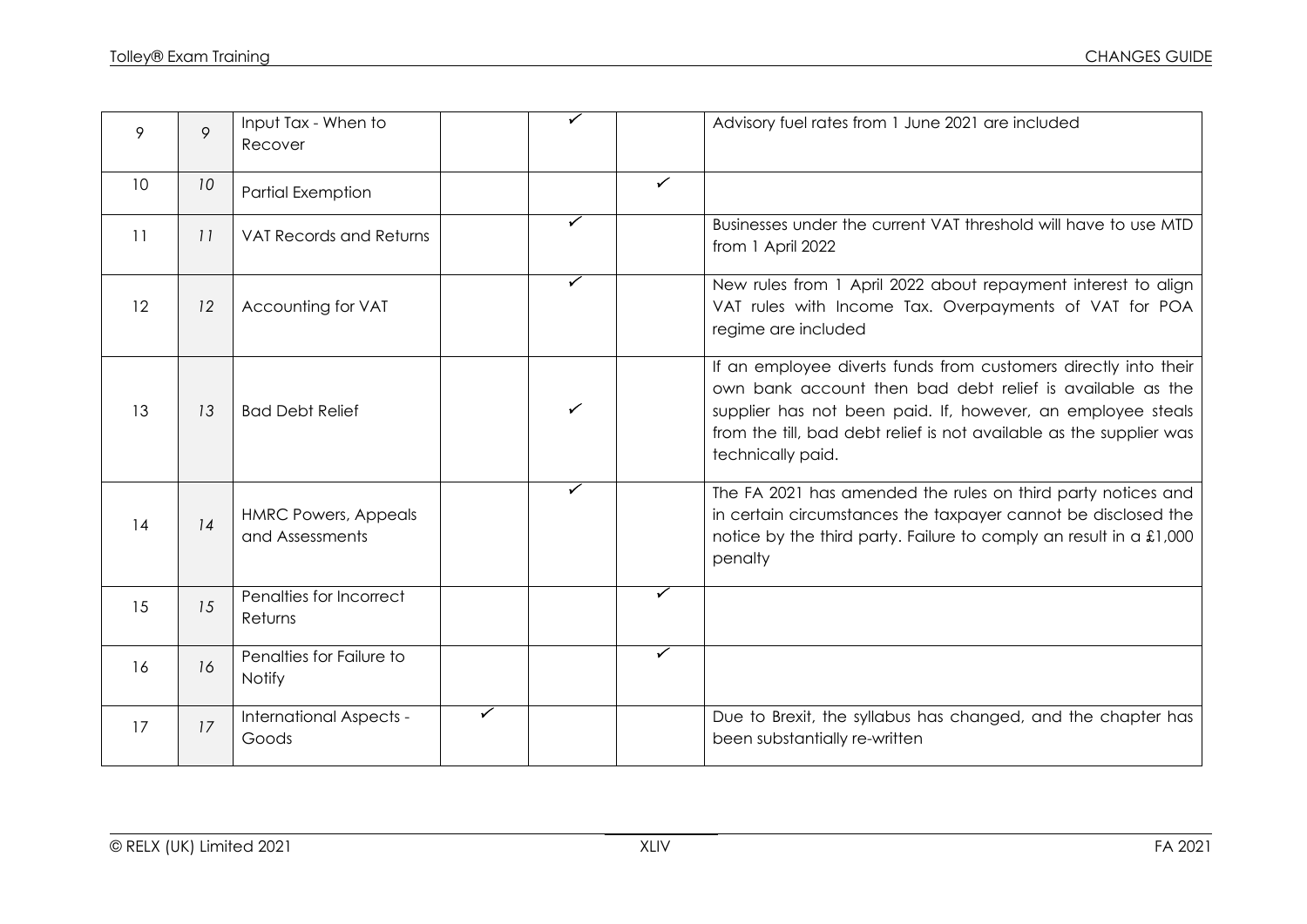| 18 | 18 | International Aspects -<br>Services                      | ✓ |   |              | Due to Brexit, the syllabus has changed, and the chapter has<br>been substantially re-written                                                                                                                             |
|----|----|----------------------------------------------------------|---|---|--------------|---------------------------------------------------------------------------------------------------------------------------------------------------------------------------------------------------------------------------|
| 19 | 19 | Land and Buildings - Zero<br>and Reduced-Rating          |   |   | $\checkmark$ |                                                                                                                                                                                                                           |
| 20 | 20 | Land and Buildings -<br>Exemption and<br>Standard-Rating |   | ✓ |              | The 5% de minimis rule has been added to the DRC on<br>construction services. If a maximum 5% of the value of the<br>invoice relates to services subject to the DRC, normal VAT rules<br>will apply to the entire invoice |
| 21 | 21 | Land and Buildings -<br>Option to Tax                    |   |   | $\checkmark$ |                                                                                                                                                                                                                           |
| 22 | 22 | Capital Goods Scheme                                     |   |   | $\checkmark$ |                                                                                                                                                                                                                           |
| 23 | 23 | Transfer of a Going<br>Concern                           |   |   | $\checkmark$ |                                                                                                                                                                                                                           |
| 24 | 24 | Groups                                                   |   |   | $\checkmark$ |                                                                                                                                                                                                                           |
| 25 | 25 | Agency                                                   |   |   | $\checkmark$ |                                                                                                                                                                                                                           |
| 26 | 26 | Stamp duty on shares                                     |   | ✓ |              | A 'block' transfer stock form can be sent for multiple<br>chargeable transfers (eg on a takeover), with a schedule<br>detailing the duty on each transfer. This aims to ease the<br>administrative burden on taxpayers.   |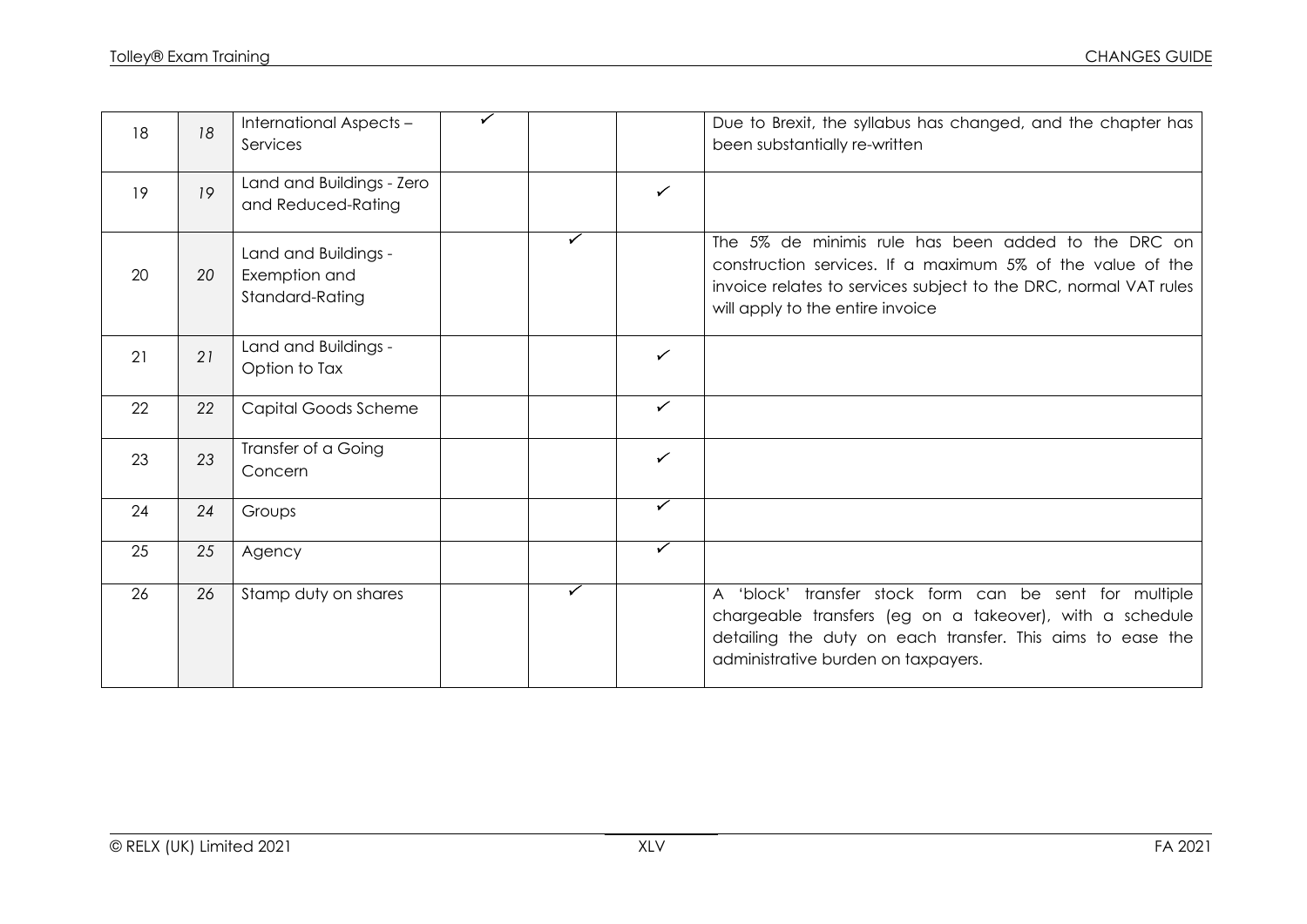| 27 | 27 | Stamp duty land tax |  | Sale and leaseback relief removed from the APS OMB syllabus.                                                                                                                                                                                                                                                                                                                                                                                                                                                             |
|----|----|---------------------|--|--------------------------------------------------------------------------------------------------------------------------------------------------------------------------------------------------------------------------------------------------------------------------------------------------------------------------------------------------------------------------------------------------------------------------------------------------------------------------------------------------------------------------|
|    |    |                     |  | The 2% surcharge for purchases of residential property by non-<br>UK residents is imposed from 1.4.21. Details have been included<br>on what makes a person or company non-UK resident and<br>exceptions to the surcharge.                                                                                                                                                                                                                                                                                               |
|    |    |                     |  | The Fish Homes Ltd FTT case of 2020 held that a property with<br>flammable cladding was still habitable as a dwelling and liable<br>to the additional 3% residential rates.                                                                                                                                                                                                                                                                                                                                              |
|    |    |                     |  | In the 2020 case of Moaref, the 3% additional rate applied to<br>the purchase of two apartments which the purchaser intended<br>to combine into one property after their purchase, to live in as<br>their main residence. Neither property was intended on its own<br>to replace their main residence, so no refund of the 3% rate was<br>due.                                                                                                                                                                           |
|    |    |                     |  | Three FTT cases were joined for an appeal to the Upper Tribunal<br>in 2021 as to what amounts to residential property, when<br>properties are surrounded by land. (Hyman, Pensfold and<br>Goodfellow). Appeals by the taxpayers were dismissed and the<br>residential rates applied to the entire purchase as the land<br>formed part of the garden or grounds. It was not a requirement<br>of the legislation that it needed to be for the reasonable<br>enjoyment of the house having regard to its size or character. |
|    |    |                     |  | HMRC is of the view that LLPs cannot take advantage of the<br>housebuilders' relief on 'exchanges' unless all the members of<br>the LLP are companies.                                                                                                                                                                                                                                                                                                                                                                   |